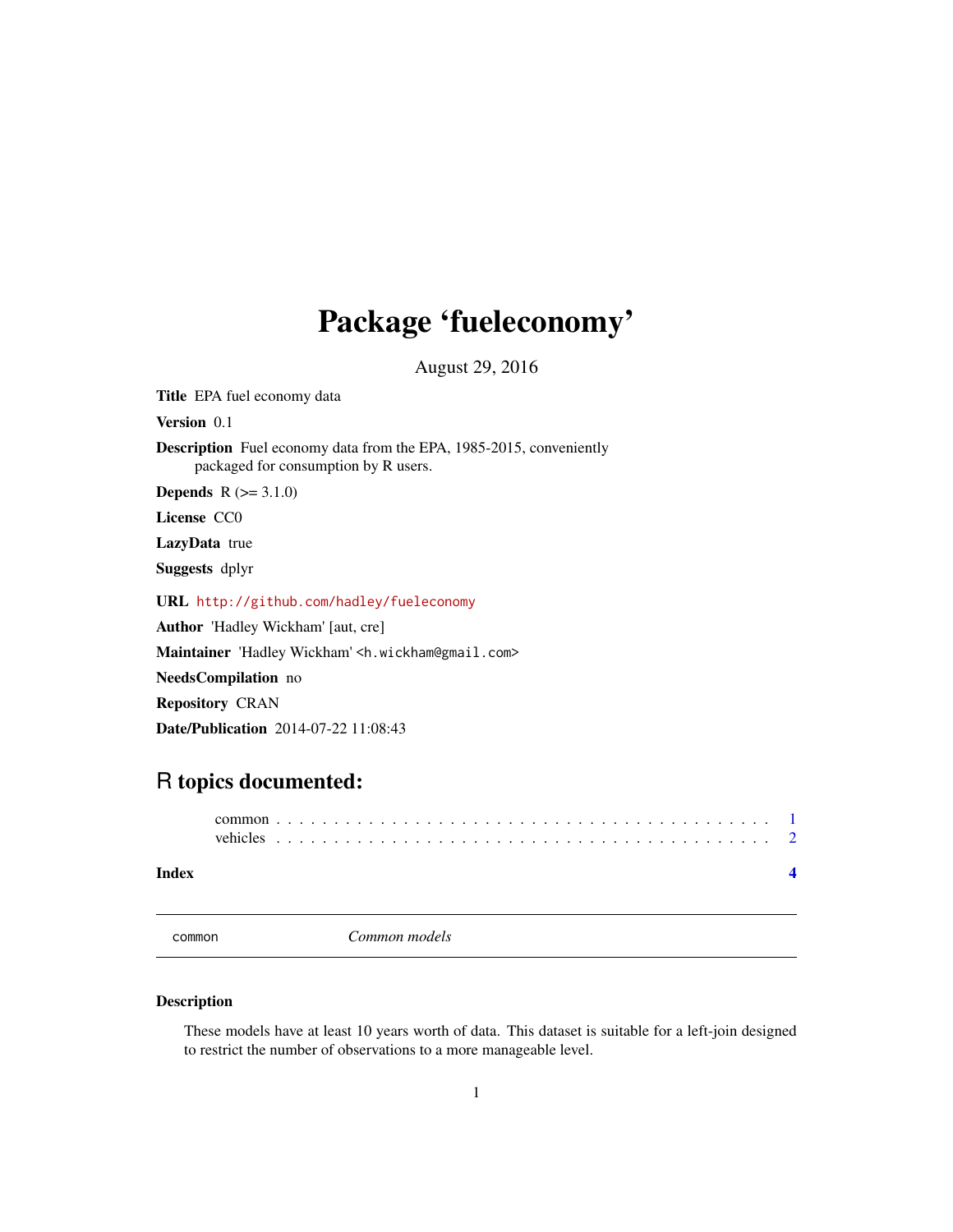<span id="page-1-0"></span>2 vehicles and the contract of the contract of the contract of the contract of the contract of the contract of the contract of the contract of the contract of the contract of the contract of the contract of the contract of

#### Usage

common

#### Format

A dataset with variables make, model, n (total number of models) and years (total number of modelyears).

#### Examples

```
if (require("dplyr")) {
vehicles %>% semi_join(common)
}
```
vehicles *Vehicle data*

#### Description

Fuel economy data from the EPA, 1985-2015. This dataset contains selected varaibles, and removes vehicles with incomplete data (e.g. no drive train data)

#### Usage

vehicles

#### Format

A data frame with variables:

id Unique EPA identifier

make Manufacturer

model Model name

year Model year

class EPA vehicle size class, <http://www.fueleconomy.gov/feg/ws/wsData.shtml#VClass>

trans Transmission

drive Drive train

cyl Number of cylinders

displ Engine displacement, in litres

fuel Fuel type

hwy Highway fuel economy, in mpg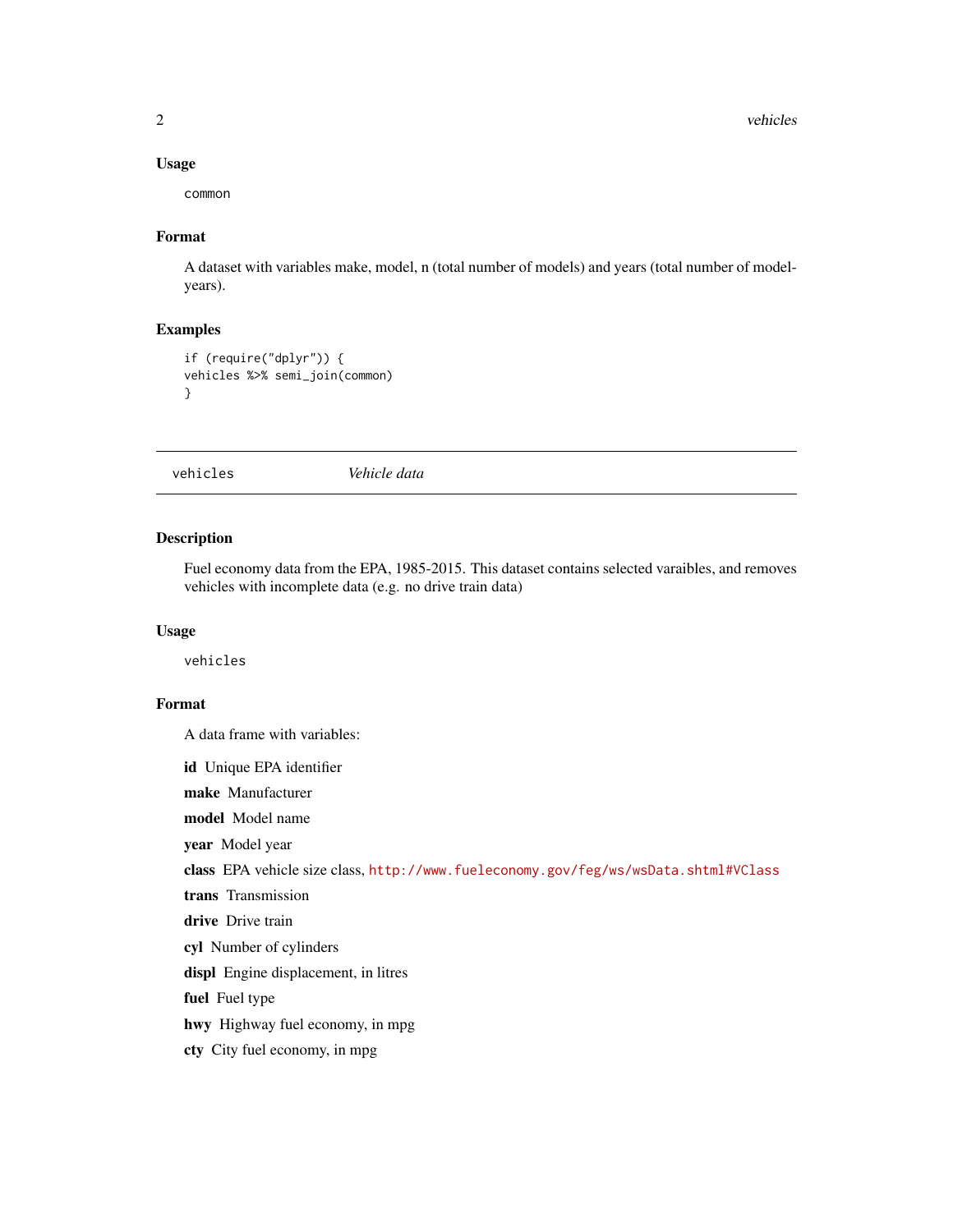#### vehicles 3

#### Source

<http://www.fueleconomy.gov/feg/download.shtml>

### Examples

```
if (require("dplyr")) {
vehicles
vehicles %>% group_by(year) %>% summarise(cty = mean(cty))
}
```